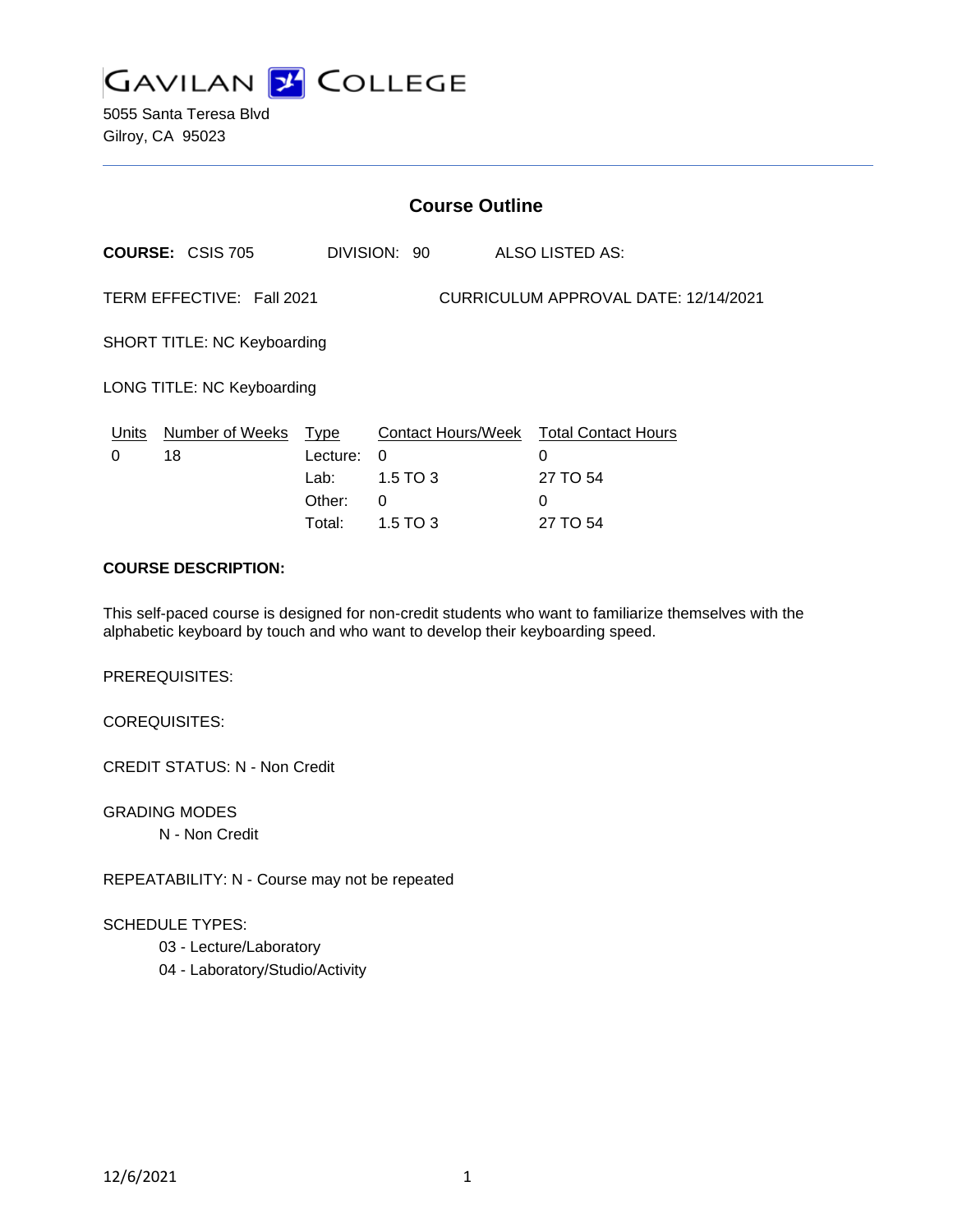## **STUDENT LEARNING OUTCOMES:**

By the end of this course, a student should:

1. Type alphabetic, number, and symbol keys by touch.

#### **COURSE OBJECTIVES:**

By the end of this course, a student should:

1. Key entire alphabet, numbers and punctuation marks using proper keyboarding technique.

## **CONTENT, STUDENT PERFORMANCE OBJECTIVES, OUT-OF-CLASS ASSIGNMENTS**

Curriculum Approval Date: 12/14/2021 Part 1 (total of 27 lab hours) Learn the Alphabetic Keys by touch in the following lessons: Lesson 1-Home Row, Space Bar, Enter, I Lesson 1R-Review Lesson 2-E and N Lesson 3-Review Lesson 4-Left Shift, H, T, Period Lesson 5-R, Right Shift, C, O Lesson 6-W, Comma, B, P Lesson 7-Review Lesson 8-G, Question Mark, X, U Lesson 9-Q, M, V, Apostrophe Lesson 10-Z, Y, Quotation Mark, Tab Lesson 11-Review Lesson 12-Review Lesson 13-Review Part 2 (total of 27 lab hours) Learn the Figure and Symbol Keys by touch in the following lessons: Lesson 14-1 and 8 Lesson 15-5 and 0 Lesson 16-2 and 7 Lesson 17-4 and 9 Lesson 18-3 and 6 Lesson 19-\$ and ?(hyphen), Number Expression Lesson 20-# and / Lesson 21-% and ! Lesson 22-( and ) and Backspace Key Lesson 23-& and : (colon), Proofreaders? Marks Lesson 24-Other Symbols Lesson 25-Assessment Learn the Numeric Keypad by touch with Lessons 1-4

## **METHODS OF INSTRUCTION:**

Computer assisted instruction, text lessons.